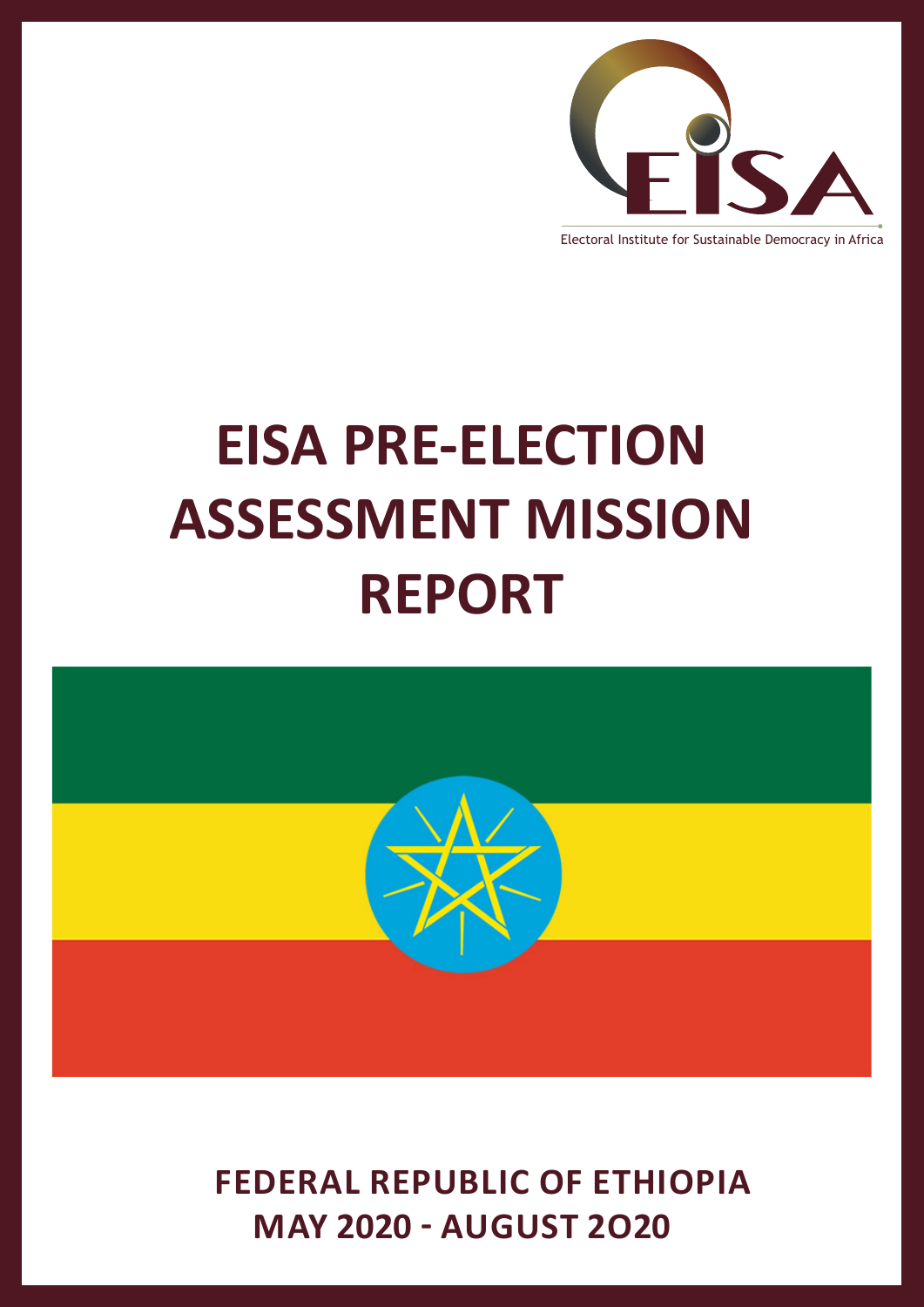## **TABLE OF CONTENTS**

|      | <b>List of Abbreviations</b>                                                    | $\overline{\mathbf{3}}$ |
|------|---------------------------------------------------------------------------------|-------------------------|
| 1.   | <b>EXECUTIVE SUMMARY</b>                                                        | 4                       |
| 2.   | HISTORICAL BACKGROUND AND CONTEXT OF THE 2020 PARLIAMENTARY<br><b>ELECTIONS</b> | 5                       |
| 3.   | <b>ELECTORAL FRAMEWORK</b>                                                      | $\overline{\mathbf{z}}$ |
| 3.1. | The constitutional and legal framework:                                         | $\overline{7}$          |
| 3.2. | The electoral system:                                                           | 8                       |
| 3.3. | Party and campaign finance:                                                     | 9                       |
| 3.4. | Election management: Overview: Structure and functions of the NEBE              | 9                       |
| 4.   | <b>KEY FINDINGS ON THE PRE-ELECTION PHASE</b>                                   | 11                      |
| 4.1. | Preparedness of the EMB                                                         | 11                      |
| 5.   | <b>ADVISORY NOTE TO INTERNATIONAL EOMS</b>                                      | 12                      |
| 4,1. | Deployment advice                                                               | 12                      |
| 4,2. | Logistical considerations                                                       | 12                      |
| 4.3. | Security considerations                                                         | 13                      |
| 6.   | <b>RECOMMENDATIONS</b>                                                          | 13                      |
|      | Before the forthcoming elections                                                |                         |
| 7.   | <b>APPENDICES</b>                                                               | 13                      |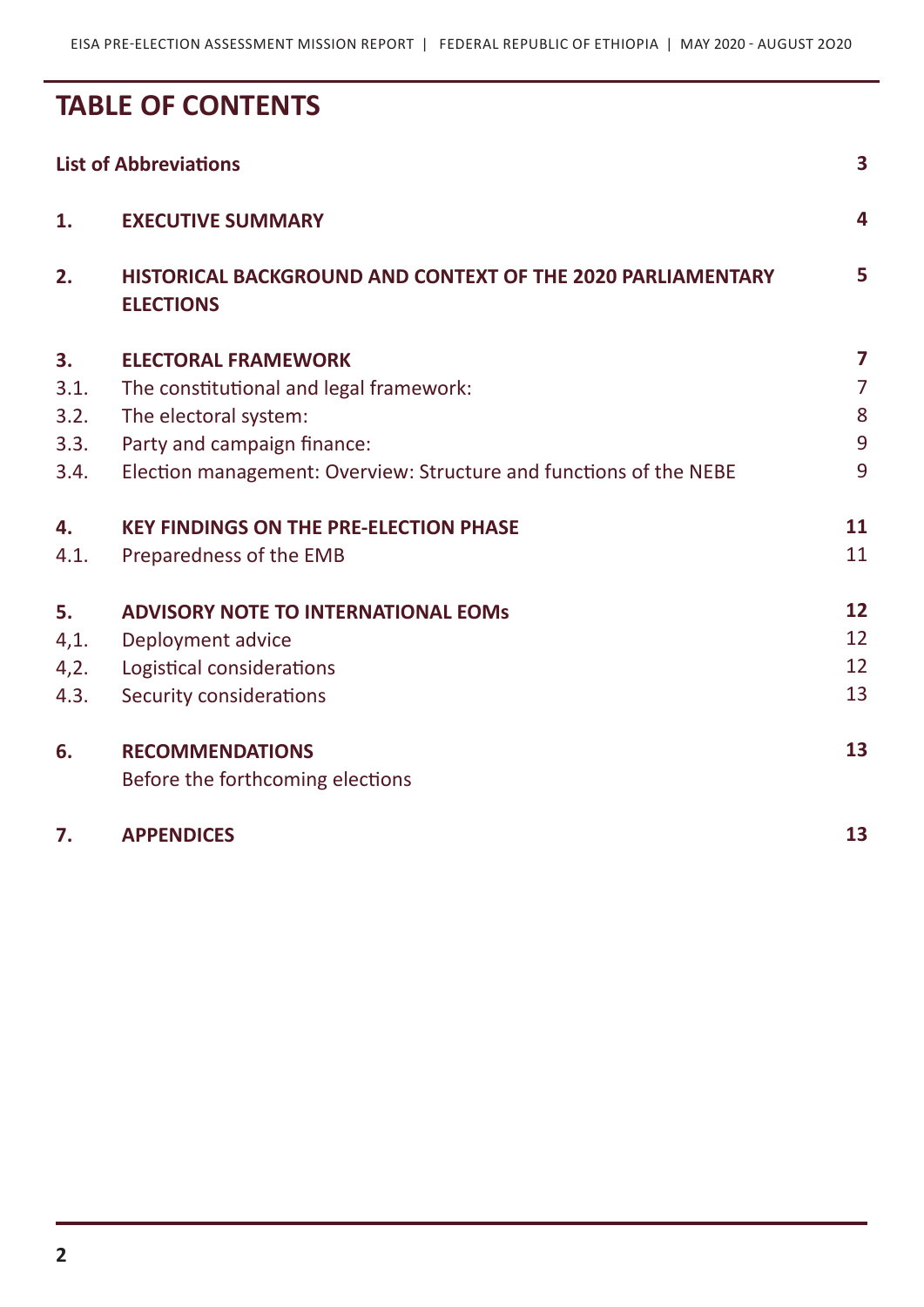## **List of Abbreviations**

| <b>AU</b><br>Covid-19<br><b>CSO<sub>s</sub></b> | <b>African Union</b><br>Coronavirus disease of 2019<br><b>Civil Society Organisations</b> |
|-------------------------------------------------|-------------------------------------------------------------------------------------------|
| <b>EISA</b>                                     | Electoral Institute for Sustainable Democracy in Africa                                   |
| <b>EPRDF</b>                                    | Ethiopian People's Revolutionary Democratic Front                                         |
| <b>FPTP</b>                                     | First-Past-The -Post                                                                      |
| <b>NEBE</b>                                     | National Electoral Board of Ethiopia                                                      |
| <b>OFC</b>                                      | <b>Oromo Federalist Congress</b>                                                          |
| <b>OMN</b>                                      | Oromo Media Network                                                                       |
| <b>PAM</b>                                      | <b>Pre-Election Assessment Mission</b>                                                    |
| <b>PEMMO</b>                                    | Principles for Election Management, Monitoring and Observation (PEMMO)                    |
| <b>PM</b>                                       | <b>Prime Minister</b>                                                                     |
| <b>SNNPR</b>                                    | Southern Nations, Nationalities and Peoples Region                                        |
| <b>TCC</b>                                      | <b>The Carter Center</b>                                                                  |
| <b>TPLF</b>                                     | <b>Tigray Peoples Liberation Front</b>                                                    |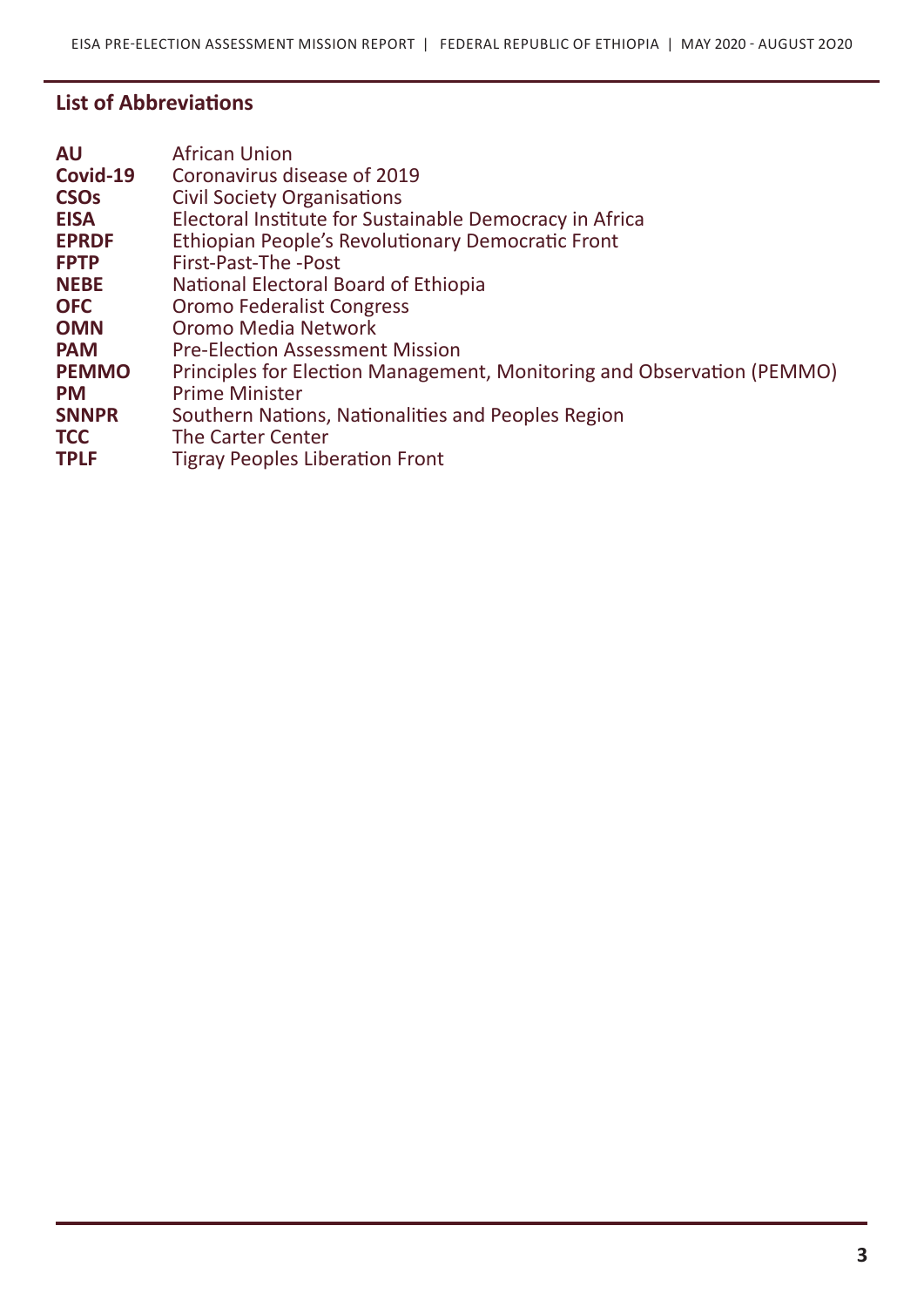## **1. EXECUTIVE SUMMARY**

The Electoral Institute for Sustainable Democracy in Africa (EISA) seeks to contribute to improved electoral processes on the African continent. In line with its objective, it deployed a virtual pre-election assessment mission (PAM) to Ethiopia from May 2020 to August 2020. The PAM sought to ascertain whether the preelection environment was conducive for the conduct of democratic parliamentary elections that were scheduled to take place in August 2020. The elections have been indefinitely postponed due to the impact of covid-19. Due to global travel restrictions imposed by Covid-19, the EISA PAM conducted online consultations with various electoral stakeholders operating in Ethiopia to assess their state of preparedness and gather their perspectives about the 2020 parliamentary elections and a political expert on the prevailing political environment. The consultations, however, coincided with the two-week internet shutdown in Ethiopia and unrest following the murder of a popular musician Hachalu Hundessa, who was a respected political voice for the Oromo ethnic group. These events caused a climate of political instability in the country and contributed to a climate of censorship as online modes of communication were disabled.

The EISA PAM's assessment is based on international benchmarks for democratic elections provided in the African Charter for Democracy, Elections and Governance; the AU/OAU Declaration on the Principles Governing Democratic Elections in Africa; the Declaration of Principles for International Election Observation, the Principles for Election Management, Monitoring and Observation (PEMMO) and the Ethiopian legal framework for elections. The EISA PAM to Ethiopia was conducted by Professor Raphaël Ouattara, the EISA Country Director in the the Democratic Republic of Congo field office and Ms Noxolo Gwala, Assistant Programme Officer of the Governance Institutions and Political Processes (GIPPS) department, EISA Johannesburg.

. The 6th parliamentary elections are highly anticipated owing to the charged political developments in the country due to nationwide anti-government protests that led to the unprecedented resignation of Prime Minister Haile Mariam Desalegn, on 15 February 2018. This led to a narrow window of opportunity for meaningful reforms that would pave the path for credible elections as many opposition groups were subsequently unbanned and the new Prime Minister, Abiy Ahmed, promised to deliver credible elections. The indefinite postponement of the August 2020 parliamentary elections formed part of the government's response to the risk of Covid-19. The postponement, and the five-month state of emergency, anti-government protests and unhappiness with the indefinite extension parliamentary term limits that would have expired in October 2020, have since exacerbated tensions. Several opposition politicians, in particular from the Oromo ethnic group, the largest ethnic group in Ethiopia, have been arrested following violence that left 166 people dead on June 29, 2020. The largest opposition party leader, Oromo Liberation Front (OLF) president, Dawud Ibsa, said five party officials, including two political advisers, Chaltu Takkele and Gemmechu Ayana, and central committee member Kennesa Ayana, had been arrested.

The EISA PAM is of the view that Ethiopia is at a critical juncture and that many positive developments have improved the likelihood of a credible electoral process. It is important for all stakeholders to protect the positive gains made from 2018 up until now to avoid a regression into a more closed political space. Therefore, open communication amongst stakeholders, a respect for human rights and access to information is vital at a time where social distancing is mandatory.

In February 2021, after three months of conflict in the Tigray region, UN agencies described the situation as "dramatic". Mr Jens Laerke, spokesperson for the UN Office for the Coordination of Humanitarian Affairs (OCHA), declared that "the humanitarian response remains very limited and inadequate." Therefore, there is no certainty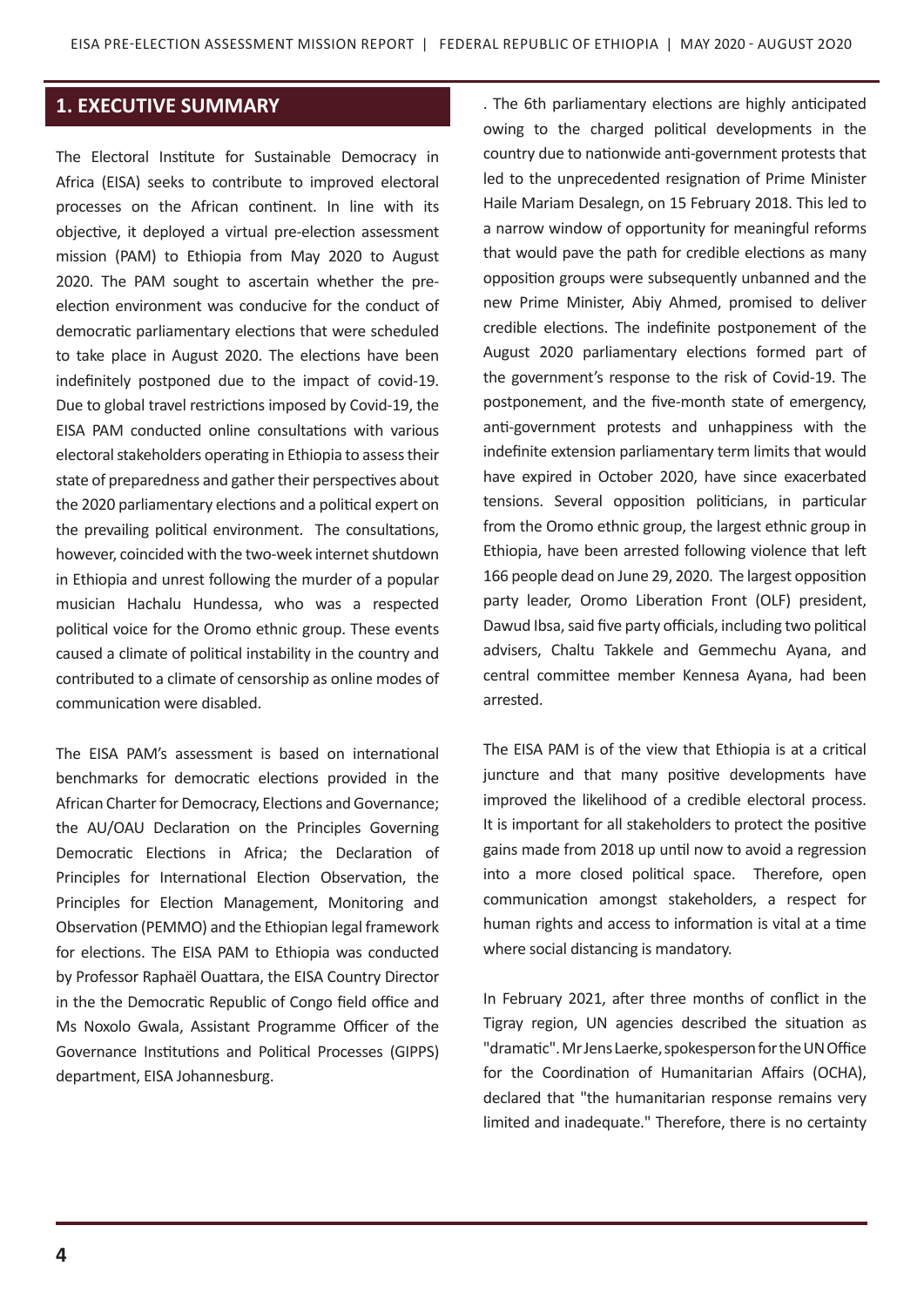on how the highly contested upcoming national election, scheduled to take place in June 2021 will unfold amidst an ongoing pandemic and a continuing state of emergency.

Nevertheless, the EISA PAM mission recommends some avenues to explore so that the elections are an opportunity for peace and democracy.

- • Before the forthcoming elections, the National Elections Board of Ethiopia (NEBE) should keep channels of communication open to ease any concerns that stakeholders may have.
- Political parties should conduct training of party agents to ensure that they are able to effectively utilise the available legal avenues at polling station level and upwards in case of disputes.
- The government, the EMB and the courts should ensure that newly introduced legal provisions should be widely publicised and disseminated so that any concerns can be addressed ahead of the elections.
- There should be close collaboration between the NEBE and security forces regarding hotspots for violence/conflict to ensure that prospective voters are not unduly disenfranchised.
- The state of emergency must be lifted to facilitate political parties' activities: fundamental freedom principles shall be guaranteed as by the Constitution.
- The federal government must take strong actions that reassure the populations and guarantee the safety of all citizens, including, for example, access to humanitarian assistance for internally displaced persons (IDPs) in the Tigray region.
- • Civil society must support and implement campaigns that promote forgiveness, reconciliation and awareness.
- Peace and security should be established for inclusive and credible elections.

## **2. HISTORICAL BACKGROUND AND CONTEXT OF THE 2020 PARLIAMENTARY ELECTIONS**

Ethiopia is Africa's second most populous country with an estimated population of 115million people, with a growth rate of 3,02%, projected to double in the next 30 years<sup>1</sup>. Located in East Africa, Ethiopia is landlocked and shares borders with Djibouti, Eritrea, Kenya, Somalia, South Sudan, and Sudan. There are over 80 ethnic groups in Ethiopia with the Oromo, Amhara, Tigrayans and Sidamo constituting over 62% of the population<sup>2</sup>. Ethiopia is a nascent democracy that has struggled to create multiparty democracy for nearly two decades. The recurrent violence that Ethiopia has experienced calls for an inclusive electoral system that is representative and fair for all, including minorities. Although the Ethiopian electoral system, firstpast-the-post, is strong in creating cohesive government and ensuring accountability of members at constituency level, among others, it is blamed for misrepresenting smaller parties, failing to create interethnic or intercultural conciliation, and affecting multiparty democracy. This, together with federalism, remains a major challenge of the next elections to consolidate Ethiopia federalism system.

Ethiopia has followed a trajectory that is unique from other African countries as it is the oldest independent country. Notwithstanding, the country has experienced much political instability due to decades of military rule challenged by rebel groups, ethnic and religious tensions. Compared to other countries in Africa, Ethiopia has also recorded several territorial conflicts over Eritrea, Ogaden, Afar, Oromia and Sidama. After 17 years of civil war, the Ethiopian People's Revolutionary Democratic Front (EPRDF) made up of a coalition of Ethiopian rebellion forces, successfully ended the Mengistu Haile Mariam military regime in May 1991. The country adopted a third Constitution that established Ethiopia as a federal democracy in 1994. The constitution cemented ethnicity as the cornerstone for its two-tiered federal system. In 1995, the EPDRF secured an outright victory in the country's first multi-party elections. Most opposition parties boycotted the elections, citing exclusion from the

<sup>1</sup> Population as at 2020; see https://worldpopulationreview.com/countries/ethiopia-population

<sup>2</sup> https://www.cia.gov/library/publications/the-world-factbook/geos/print\_et.html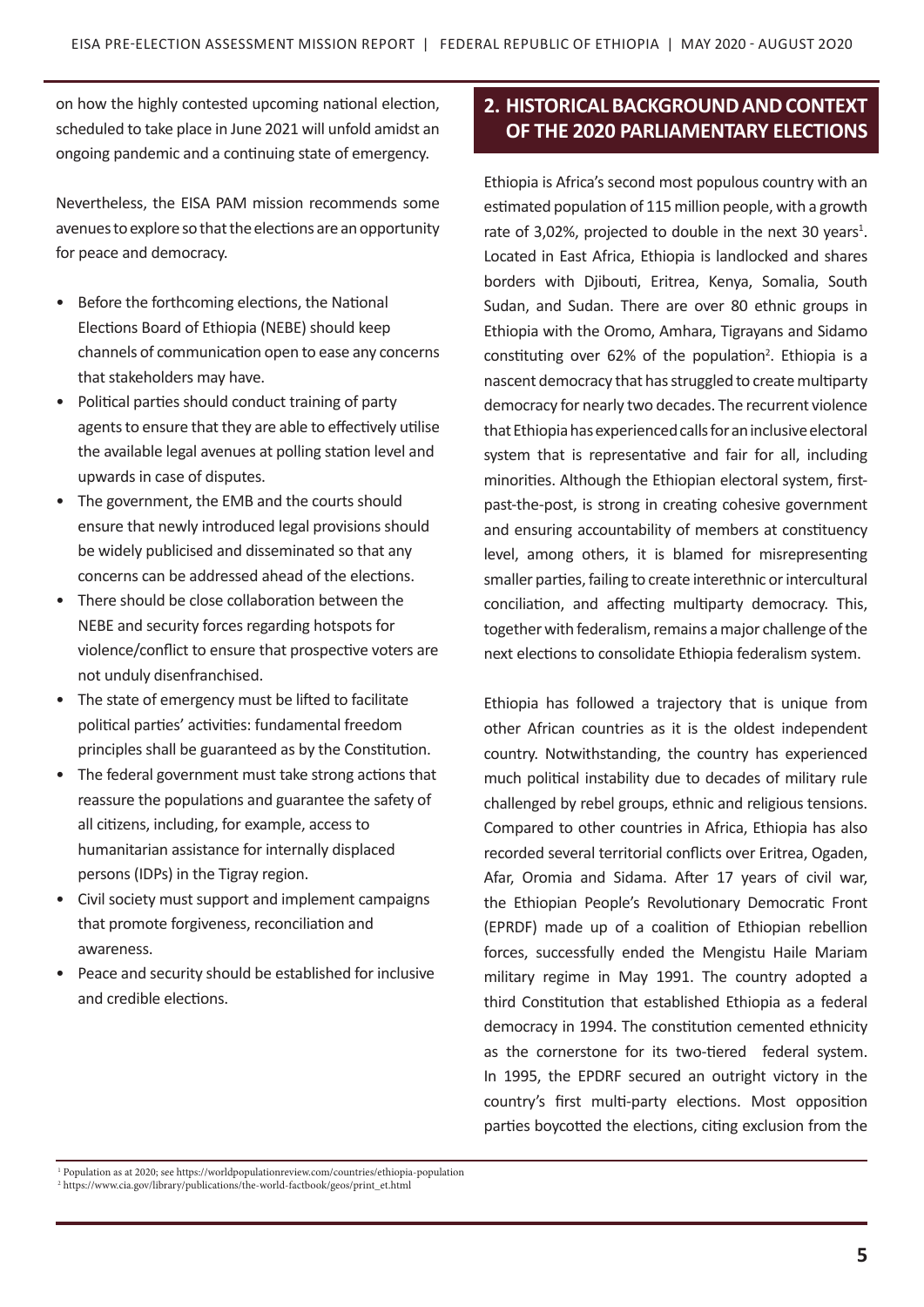process of adopting the Constitution. Forming a coalition government, the EPRDF promised that it would uphold and restore democratic rights and the rule of law, in contrast to the Mengistu regime that ruled through state sponsored violence.

The EPDRF, under Prime Mister Meles Zenawi, introduced ethnic federalism with nine ethnic regional states and two federally administered city-states. In 2019, Sidama became the 10th ethnic regional state following a longawaited referendum. Ethnic federalism largely succeeded in realising strong economic growth averaging 9.9% a year from 2007-2018. This had a positive impact on livelihoods through the reduction of the poverty rate from 30% in 2011 to 24% in 2016<sup>3</sup>. However, there were growing tensions over the government's repressive policies and marginalisation of the Oromo and Amhara ethnic groups. Although the EPRDF is made up of four parties<sup>4</sup>, the Tigray Peoples Liberation Front (TPLF) has held political power since 1991. Following the death of Meles Zenawi in 2012, Haile Mariam Desalegn, then Deputy Prime Minister, took over and held the position of Prime Minister up until 2018 when he resigned amid growing pressure arising from the Oromo protests which had morphed into nationwide protests against the 'government's curtailment of civil liberties and brutal repression against political opponents. Abiy Ahmed was then elected by the EPDRF and became the 16th Prime Minister of Ethiopia and the first Oromo to hold the position. He inherited a highly fragmented Ethiopia and promised to bring about much needed political reforms. His first 100 days in power saw the release of key political activists, the unbanning of opposition groups, lifting of the state of emergency, achieving 50% women representation in parliament, and notably signed a peace agreement with Eritrea putting an end to almost two decades of conflict. Citing his efforts, the Norwegian Nobel Committee awarded Abiy Ahmed the 2019 Nobel Peace Prize<sup>5</sup>.

Although Ethiopia is admired for being the oldest independentcountryinAfrica,ithasremainedconservative

in consolidating democracy. Past elections have been highly controversial with many accusing the EPDRF of closing the political space, stifling opposition through violence, intimidation, and curbing media freedoms. The 2005 parliamentary elections were hailed as a historic moment in Ethiopia which saw many opposition parties being allowed to contest openly. However, in the postelection period, allegations of widespread vote rigging surfaced and led to deadly protests. International observer groups were vocal in condemning violent repression that ensued. The Carter Center (TCC) in its final report noted that: "In spite of the positive pre-election developments, …the 2005 electoral process did not fulfil Ethiopia's obligations to ensure the exercise of political rights and freedoms necessary for genuinely democratic elections.<sup>6"</sup>

In the 2010 parliamentary elections, the EPRDF won 99.6% of seats in parliament. In the 24 May 2015 parliamentary elections, the EPDRF won an unprecedented 100% of the seats in parliament. The 2020 parliamentary elections stand to be the most anticipated elections in the history of Ethiopia. When Abiy Ahmed assumed power, he promised to deliver free and fair elections. Initially the elections were to be held in August 2020 but have since been indefinitely postponed. The NEBE announced the postponement in March 2020 citing the negative impact of covid-19 on important electoral calendar activities<sup>7</sup>. The postponement was followed by an indefinite extension of parliament members term limits which were due to expire on 5 October 2020. At the time of writing this report, the EISA PAM noted that the political environment is tense as it remains unclear as to when the parliamentary elections will be held. Following the longest internet shutdown in the history of Ethiopia, the EISA PAM found it difficult to engage stakeholders through online platforms, many were reluctant to engage and the space for open discussion is closing. The timeline below highlights key political developments in the lead up to what would have been the August 2020 parliamentary elections.

<sup>3</sup> https://www.worldbank.org/en/country/ethiopia/overview

<sup>4</sup> The other three parties are: Amhara National Democratic Movement (AMND), Oromo People's Democratic Organisation (OPDO) and the South Ethiopian People's Democratic Front (SEPDF)

<sup>5</sup> See the Nobel Committee press release: https://www.nobelprize.org/prizes/peace/2019/press-release/

<sup>6</sup> https://www.cartercenter.org/resources/pdfs/news/peace\_publications/election\_reports/Ethiopia-2005-Finalrpt.pdf

<sup>7</sup> NEBE statement response to Tigray Regional State Councils request for NEBE to conduct regional council elections: https://drive.google.com/file/d/1zvUjOAkplVpbbsU6dtUtRSxLl0lm mGA6/view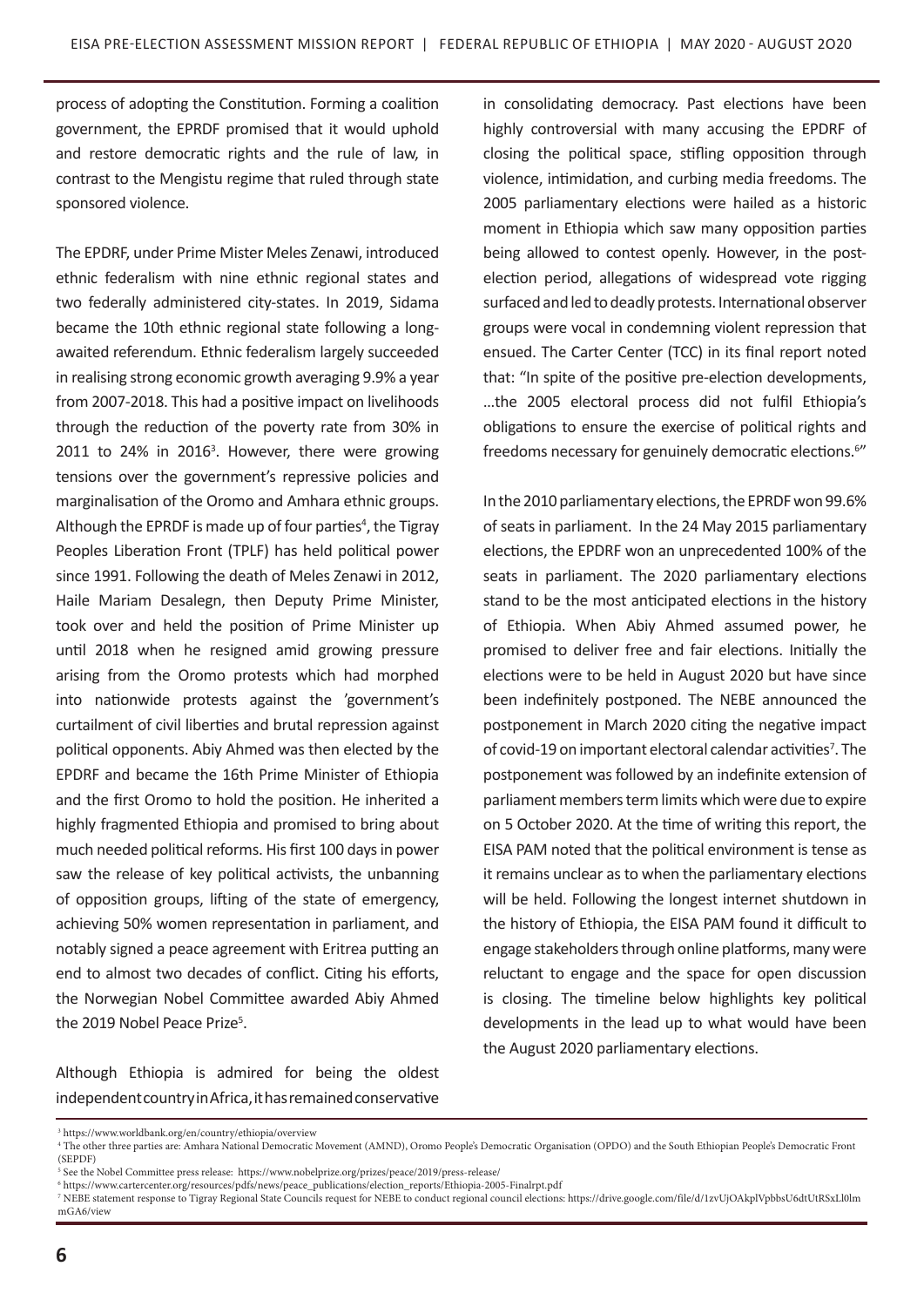## **Timeline of key developments ahead of the 6th parliamentary elections of Ethiopia**

- **30 June 2020:** Jawar Ahmed, founder of the OMN and Bekele Gabre leader of the Oromo Federalist Congress (OFC) opposition party, are arrested.
- **30 June 2020:** Amid the protests the government imposes Ethiopia's longest internet shutdown which lasts for 23 days.
- **29 June 2020:** Hachulu Hundessa a popular musician who sang against marginalisation of the Oromo ethnic group is shot dead in Addis Ababa, leading to violent protests throughout the Oromia region, ordinary citizens and police losing their lives and over 2000 arrests made.
- **June 2020:** The NEBE denies a request from the Tigray region to provide logistical support for the conduct of elections in its region.
- **12 June 2020:** The Tigray State Council, led by the Tigray People's Liberation Front (TPLF), votes in favour of holding regional elections on time, going against the decision of the government to postpone general elections due to Covid-19.
- **10 June 2020:** Members of Parliament vote to extend their term limits that would have expired in October, up until the threat posed by coronavirus does not pose a risk to the country's health system.
- **8 April 2020:** Due to Covid-19, a five-month state of emergency is declared; regulations include a limit on public gathering to a maximum of 4 people.
- **March 2020:** The NEBE postpones the general election date of August 2020 citing the impact of covid-19 on its operational capacity as it had not been able to proceed with the conduct of crucial pre-election activities.
- **20 November 2020:** The Sidama referendum is held, and Sidama becomes Ethiopia's 10th regional state with 98,5% of the Sidama people voting in favour of autonomy.
- **October 2019:** Abiy Ahmed is awarded the 2019 Nobel peace prize for his role in ending years of conflict between Ethiopia and Eritrea.
- **October 2018:** Anti-Abiy protests are sparked by Jawar Mohammed's social media post that his security detail is being compromised after police tried to remove his security detail.
- **April 2018:** Abiy Ahmed becomes the country's 16th Prime Minister and the first Oromo to hold the position.
- February 2018: Ethiopia's Prime Minister Haile Mariam Desalegn resigns citing the protracted protests and the need for reforms.
- **9 October 2016:** A six-month national state of emergency is declared, restricting civil liberties, it is further extended for four months being lifted in August 2017.
- **2 October 2016:** A stampede results in 50 deaths at Irreecha, an important cultural festival for the Oromo. Security forces are blamed for their use of disproportionate force.
- **6 August 2016:**Oromo protests grow into a nationwide protest as thousands march against the governments repression and increasing authoritarianism, over 100 people are killed.
- 2015: Oromo protests ensue over government plans to extend territorial and administrative limits of Ethiopia into neighbouring Oromia region, the government responds by violence, over 400 people are killed, and thousands are injured, arrested or forced to disappear.

## **3. ELECTORAL FRAMEWORK**

## **3.1. The constitutional and legal framework**

On 8 December 1994, Ethiopia passed a constitution through representatives duly elected for this purpose as an instrument that binds the people in a mutual commitment to fulfil the objectives and the principles set forth therein. This Constitution establishes a Federal and Democratic State structure. Accordingly, the Ethiopian state shall be known as the **Federal Democratic Republic of Ethiopia** (article 1). Article 8 states that "all sovereign power resides in the Nations, Nationalities and Peoples of Ethiopia" (art.8.1) and Article 9.2 firmly indicates that "It is prohibited to assume state power in any manner other than that provided under the Constitution".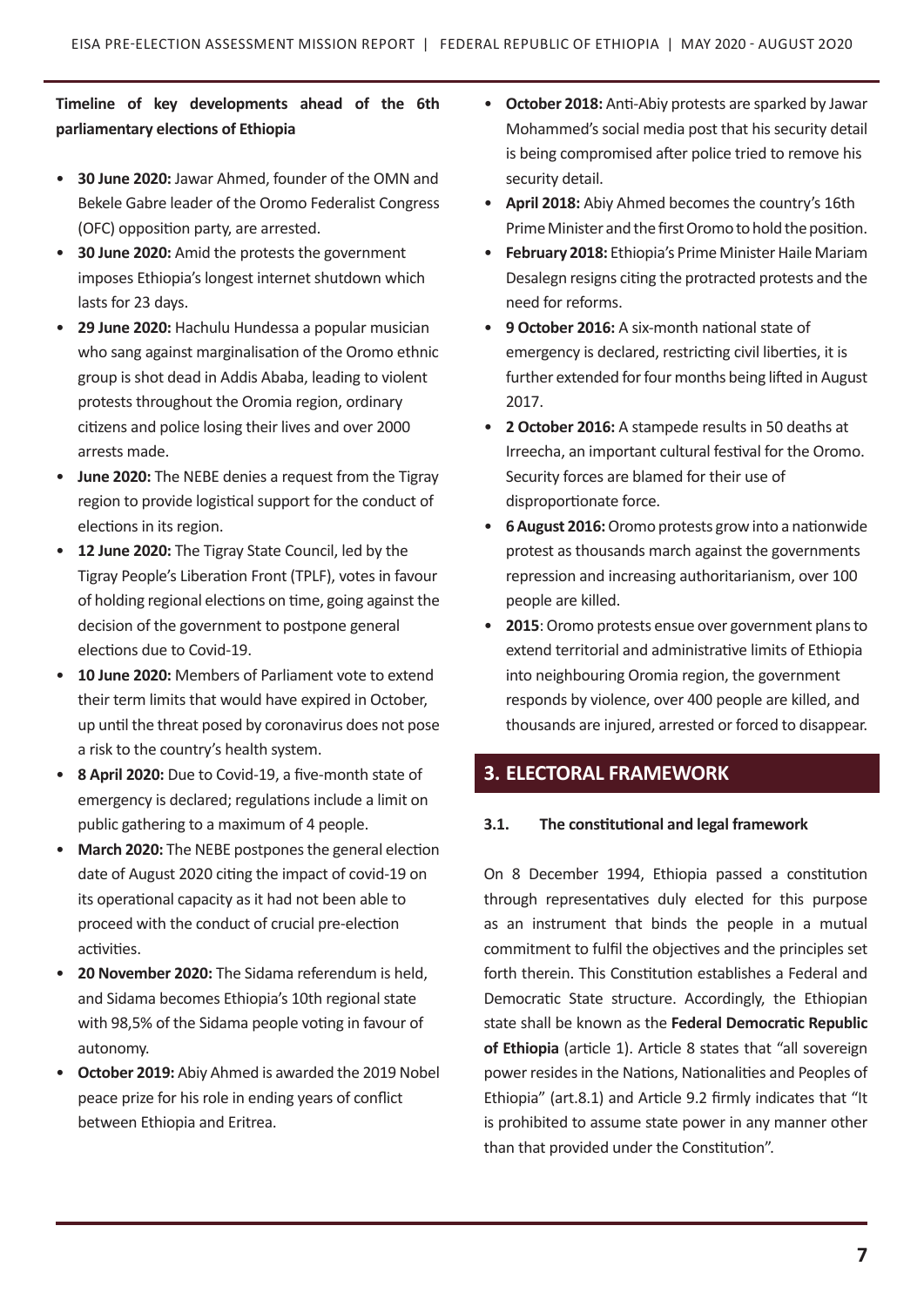#### **Guarantee of Fundamental Rights and Freedoms**

Chapter 3 of the Constitution is devoted to fundamental rights and freedoms in two parts. The Part 1 is devoted to Human Rights: Article 10.1 states that "Human rights and freedoms, emanating from the nature of mankind, are inviolable and inalienable". This is reinforced by Article 10.2 which states: "Human and democratic rights of citizens and peoples shall be respected". The other provisions incorporate international standards for the promotion and protection of the rights and freedoms of persons.

The Part 2 is devoted to democratic rights, including Right of Thought, Opinion and Expression (art.29), Right of Assembly, Demonstration and Petition (art.30), Freedom of Association (art.31), Freedom of Movement (art.32), Equal rights between women and men (art.35), Right to Vote and to be Elected (art.38), etc.

#### **Inclusion provision**

As a federal state, Ethiopia paid special attention to inclusiveness. The political and economic objectives include the "respect of the identity of Nations, Nationalities and Peoples and the Government has the duty to strengthen ties of equality, unity and fraternity among them" (art. 88.2), to formulate policies which ensure that all Ethiopians can benefit from the country's legacy of intellectual and material resources (art.89.1), to ensure that all Ethiopians get equal opportunity to improve their economic condition and to promote equitable distribution of wealth among them (art.89.2), provide special assistance to Nations, Nationalities, and Peoples least advantaged in economic and social development (art.89.4), etc.

#### **The judicial power**

Chapter nine of the Constitution addresses the matter of justice. Article 79.2 states that "Courts of any level – at state or federal level – shall be free from any interference of influence of any governmental body, government official or from any other source", Article 79.3 states that

"Judges shall exercise their functions in full independence and shall be directed solely by the law", and Article 79.4 states that "No judge shall be removed from his duties before he reaches the retirement age determined by law The Ethiopian legal framework has provisions which comply with the major sub-regional, regional and international principles regarding human and democratic rights.

#### **3.2. The electoral system**

Ethiopia uses the first-past-the-post (FPTF) electoral system as stated in the electoral law: "in the election of members of the House of People's Representatives and state/regional councils candidates who got the biggest number shall be declared the winner… and accordance with State constitutions, a constituency elects more than one candidate to regional/state councils, the candidates shall be elected in the order of the total votes won" (art.4.1 of the Electoral Law). Democratic elections principles are observed, including universal suffrage and by direct and secret ballot through which the voters express their consent freely without discrimination with equal participation (art.5.1); and any Ethiopian shall be eligible to elect or to be elected, unless he is deprived of his rights by law or a court decision (art.5.2).

Ethiopia has a bicameral parliamentary system: a lower house (House of People's Representatives with up to 547 seats) and an upper house (House of the Federation with 108 seats). Members of House of People's Representatives are elected by the majority vote cast in single member constituencies (source: Constitution, chap. 6, part one, art. 54 & 55). While members of the House of the Federation are directly elected through a secret ballot, including the Prime Minister, who heads the government and the army. The House of the Federation is composed of representatives of the units of the country's federal system, the "nations". Every nation is represented by one member, who is either nominated by the Regional Council or directly elected. The President is elected by both houses of the federal system, for six years as the head of state performing ceremonial duties.<sup>8</sup>

8 See, ACE-Project (no date). Elections in Ethiopia. Retrieved November 18, 2019 from http://aceproject.org/ace-en/topics/vo/annex/voy/voy\_et/mobile\_browsing/onePag.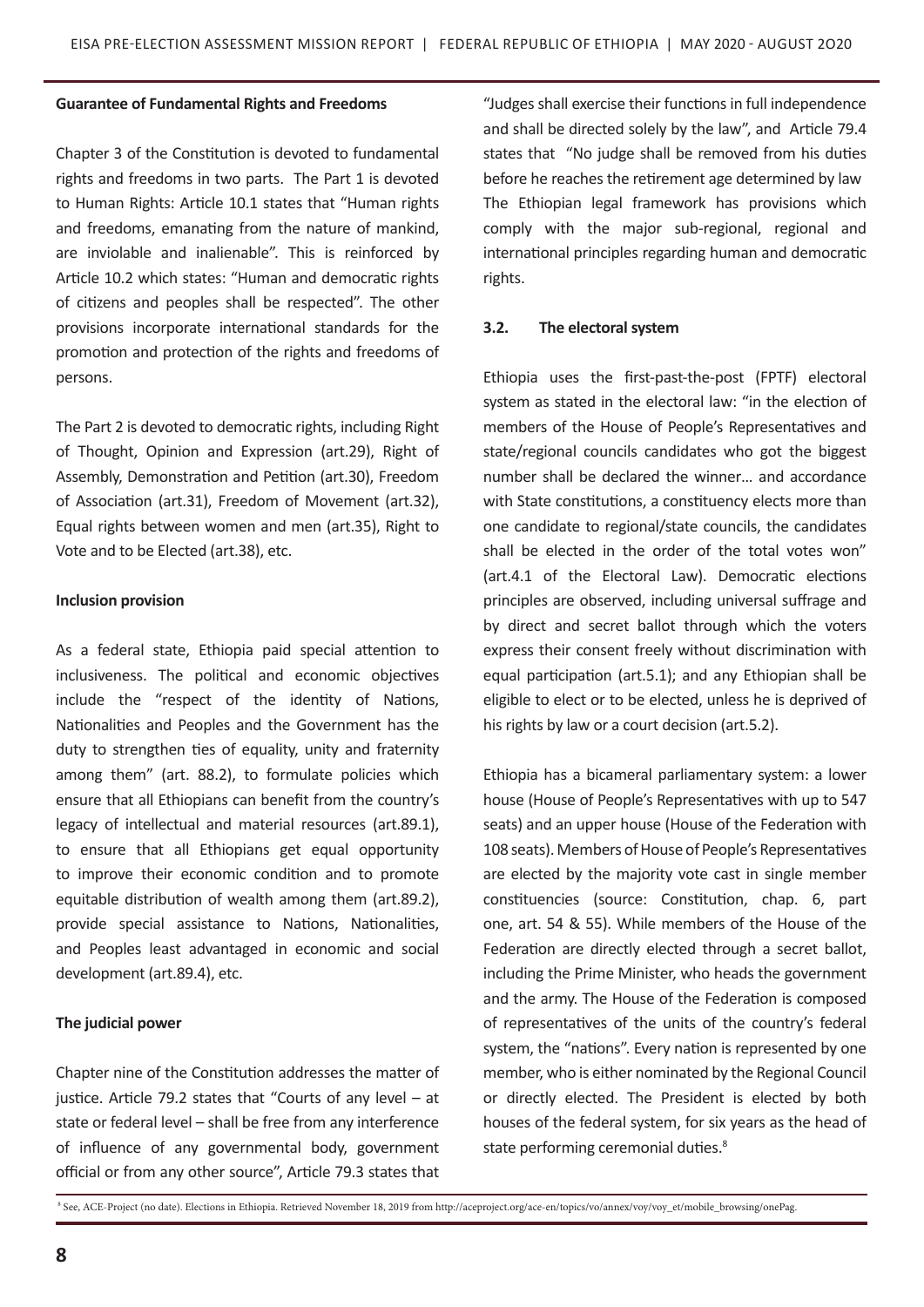

#### **3.3. Party and campaign finance:**

Political parties in Ethiopia can receive government funding and additional funds from Ethiopian nationals and companies. They can also receive funds through membership fees and fundraising initiatives. Article 100 of Proclamation 1162/2019 sets out the terms and conditions for party funding. To be eligible to receive government funding, political parties need to secure not less than 0,25% of votes for House of Peoples Representative and 5% of votes for state council elections. The NEBE manages and disburses the funds.

In addition, parties also need to show support of women inclusion and persons living with disabilities by having them as nominees and as party leaders. Funding of independent candidates is based on directives issued by the NEBE. There are transparency and accountability measures in place as political parties are required to submit audited statements of their income and expenditure on an annual basis. The money received from government is to be kept in a separate bank account. In addition, parties are required to keep financial records of: income received, pledge donations, names of people that donated more than 5000 birr and assets acquired.

The EISA PAM notes that provisions are more focused on regulating income received by political parties and silent on expenditure ceilings, thereby running the risk of political parties with more money being able to spend

as much as they want to the detriment of less resourced parties. The law prohibits the use of state resources for campaign purposes and discourages bribery or coercion of voters. These are listed under article 135 (abuse of power) and 136 (corrupt practices) of proclamation 1162/2019 respectively. Parties are entitled to free access to state owned media during election campaign period<sup>9</sup>.

## **3.4. Election management: Overview: Structure and functions of the NEBE**

Elections are conducted by the NEBE - which is an autonomous government agency appointed to conduct all elections and referendums in the federal and state constituencies. The NEBE is established by Proclamation 1133/2019 and accounts to the House of Peoples' Representatives. Article 7 of Proclamation 1133/2019 provides an exhaustive list of powers of the Board such as the power to accredit and supervise civil society groups conducting voter education, accredit election observers and supervise their activities, register and supervise political parties, provide guidelines on party finance contributions and allocation of such funds, decide on how political parties should use the media during elections, advise the House of Federations on boundary delimitation and coordinate political parties joint forums.

The NEBE prepares its own budget on an annual basis for the approval of the House of Peoples Representatives. Based on the approved budget, the Ministry of Finance allocates funds required directly into NEBE's bank account. NEBE is sufficiently funded as there is flexibility to request funds to cover up to three years in advance. NEBE is also allowed to accept gifts and monetary aid from third parties in accordance with the laws.

<sup>8</sup> See, ACE-Project (no date). Elections in Ethiopia. Retrieved November 18, 2019 from http://aceproject.org/ace-en/topics/vo/annex/voy/voy\_et/mobile\_browsing/onePag.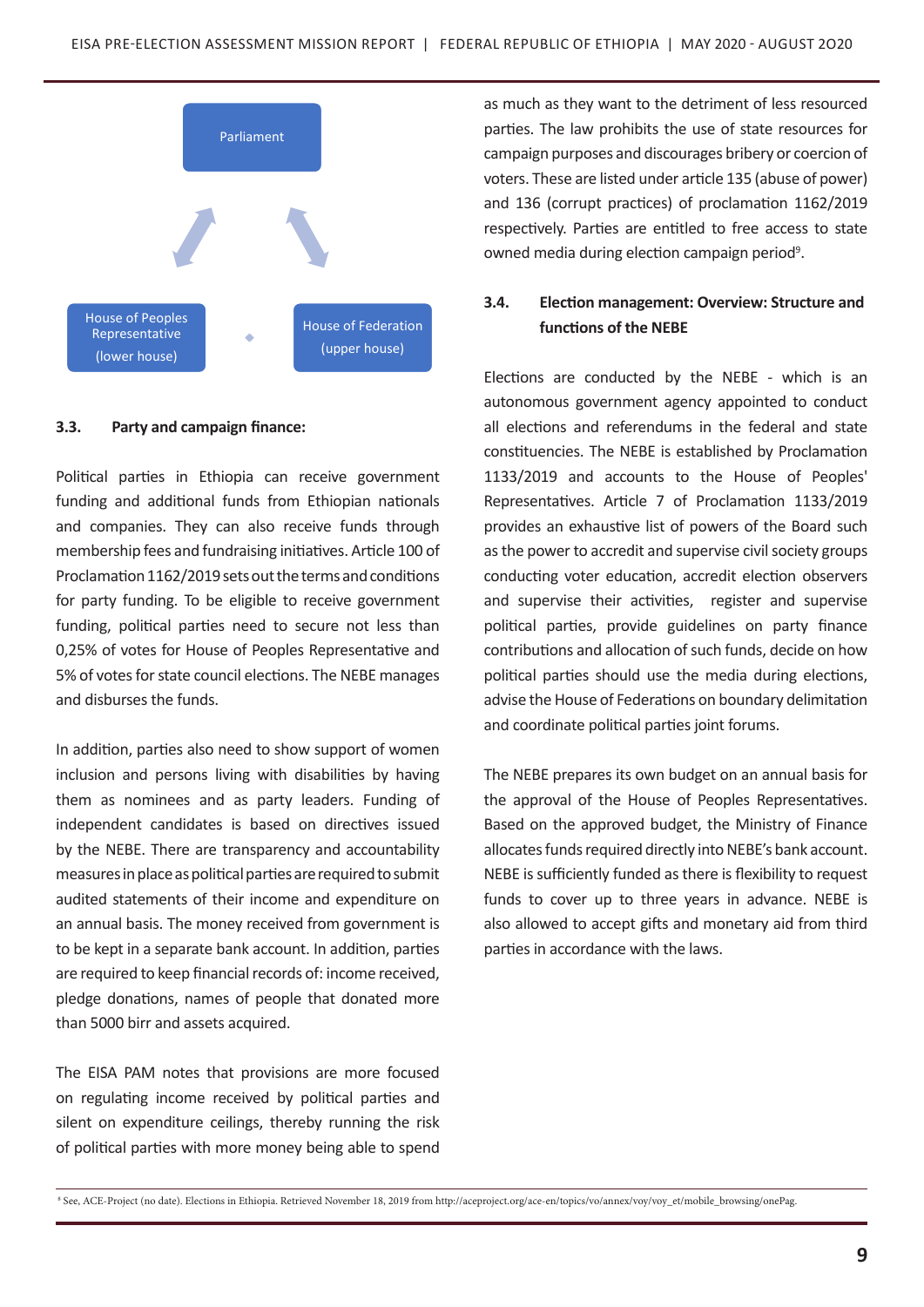- The EISA PAM notes that provisions are more focused on regulating income received by political parties and are silent on expenditure ceilings.
- The power to cancel election results and order re-election owing to its contentious nature may be open to abuse if there are no adequate checks and balances in place.
- • The timelines provided for the relevant authorities to decide on appeals appear to be reasonable, however it may become difficult for them to adhere to the timelines in situations where there is a high volume of complaints lodged especially at the polling station/constituency level. This may further raise tensions if the board announces results of such constituencies whilst the cases are ongoing.

The NEBE consists of two components: The Board and the Secretariat.

The management **Board** of the NEBE consists of five members nominated by the Prime Minister and appointed by the House of Peoples' Representatives. The Board was reduced from nine to five members due to ongoing reforms undertaken by the NEBE. These members are selected based on national diversity, and gender representation. Members of the Board serve on a full-time basis for a term of six years, renewable once. The Prime Minister can directly recommend members for reappointment within a month after termination. Four new board members (Bizuwork Ketete, Dr. Getahun Kassa, Abera Degefu and Wubshet Ayele) were appointed by the House of Peoples Representatives in June 2019 to join the Chairperson of NEBE which is currently led by Ms Birtukan Mideksa, a former judge and opposition party leader. Ms Birtukan will remain in her position as Chairperson of the board while Mr Wubshet will act as deputy chairperson. The four members were nominated by PM Abiy Ahmed from a list of 200 nominees forwarded by the selection committee<sup>10</sup>.

The **Secretariat** is the operational branch of NEBE. The Secretariat is headed by a Chief Executive and a Deputy Chief Executive. The Secretariat has the responsibility for the preparation and conduct of the electoral process. The Chief Executive, currently Mr. Wubshet Ayele. directs the supporting activities of the Board, ensures that the Board is able to execute its powers and functions, keeps minutes of Management Board meetings, (does not have voting rights at those meetings) and regularly updates the Management Board about activities undertaken by the office. The NEBE should have branch offices in all regions of Ethiopia. The regional branch offices have the power to direct, coordinate and control elections at state level, advise the office of the Board on ways of organizing electoral coordinating offices, ensure timeous delivery of electoral materials to electoral coordinating offices, investigate and decide on grievances and complaints lodged at regional state level $11$ .

#### **Conflict resolution mechanisms**

The NEBE plays an active role in dealing with disputes and conflicts that arise. In accordance with provision 20(7), the Board has the power to:

*"…cancel election results and order re-election where it has been convinced that violation of law has occurred which would undermine the outcome of the election. In addition, hold individuals accountable for violations of law, fraudulent acts or disturbance of peace in relation to an election."* 

The EISA PAM notes with concern that the power to cancel election results and order a re-election, owing to its contentious nature, may be open to abuse if there are no adequate checks and balances in place. The provision as it stands suggests that the Board can exercise this power without necessarily consulting with other relevant authorities such as the Federal Supreme Court which has the power to make such decisions.

Avenues available for complaints and appeals include: a polling station grievance committee, constituency grievance hearing committee, regional electoral office grievance committee, national electoral board. The Federal High Court and the Federal Supreme Court are key

<sup>10</sup> See Addis Standard , 13 June 2019 "Parliament approves New Electoral Board Members, Federal Judges" https://addisstandard.com/news-parliament-approves-new-electoral-boardmembers-federal-judges/ <sup>11</sup> See provision 24: Powers and Duties of Regional Branch Offices of the Board of Proclamation 1133/2019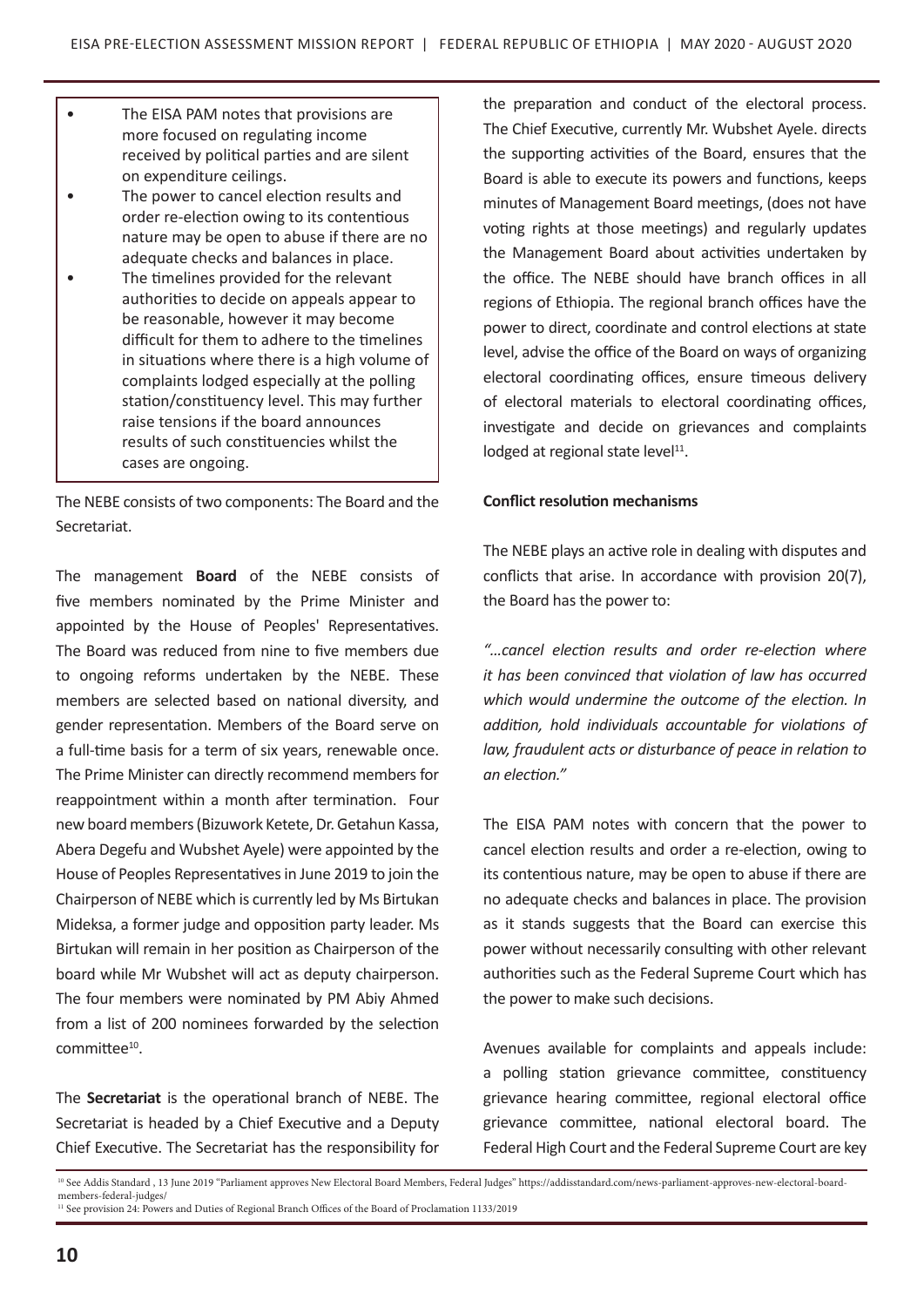institutions in the Ethiopia judiciary architecture, whose mandate includes addressing election related disputes arising.

The polling station grievance committee is responsible for resolving complaints arising at the polling station level and must make a ruling on all case made within 24 hours. If dissatisfied with the polling station grievance hearing committee, the constituency grievance hearing committee can be approached for complaints related to vote counting/ results to decide on complaints within 2 days. If dissatisfied with the decision made by the constituency grievance hearing committee, the complainant can appeal to the Board which has to decide within 10 days. The Federal Supreme is the last court of appeal, that must decide within a month. According to sub-article 6 (155) the Board or the Federal Supreme Court can still announce results of the constituencies in question. However, any decision of the NEBE can be appealed to the relevant competent court which pronounces the final decision. The timelines provided for the relevant authorities to decide on appeals appears to be reasonable. However, it may become difficult for them to adhere to the timelines in situations where there is a high volume of complaints lodged, especially at the polling station/constituency level. This may further raise tensions if the Board announces results of such constituencies whilst the cases are ongoing.

## **4. KEY FINDINGS ON THE PRE-ELECTION PHASE**

#### **4.1. Preparedness of the EMB**

As of November 2020, the NEBE indicated that they had revised the election calendar in anticipation that the election would be held in mid-May or June 2021. The NEBE advised that Covid-19 health regulations necessitated a revision of the electoral calendar as they were not able to proceed with key activities that require direct engagement such as voter registration, political party registration and polling staff trainings. The NEBE also stated that the revised electoral calendar could also be further revised depending on the political situation in the Tigray region especially after the region defied the government by holding regional elections. Based on the revised electoral calendar, the EISA PAM notes that bulk of the NEBE's activities will commence in 2021, meaning that the Commission has five months to prepare for the elections if they are to hold by June 2021. The EISA PAM is concerned that the short timeframe may impact negatively on the capacity of the NEBE to ensure quality control in the implementation of its activities. The situation may be further exacerbated by simmering tensions in the Tigray and Oromo regions especially.

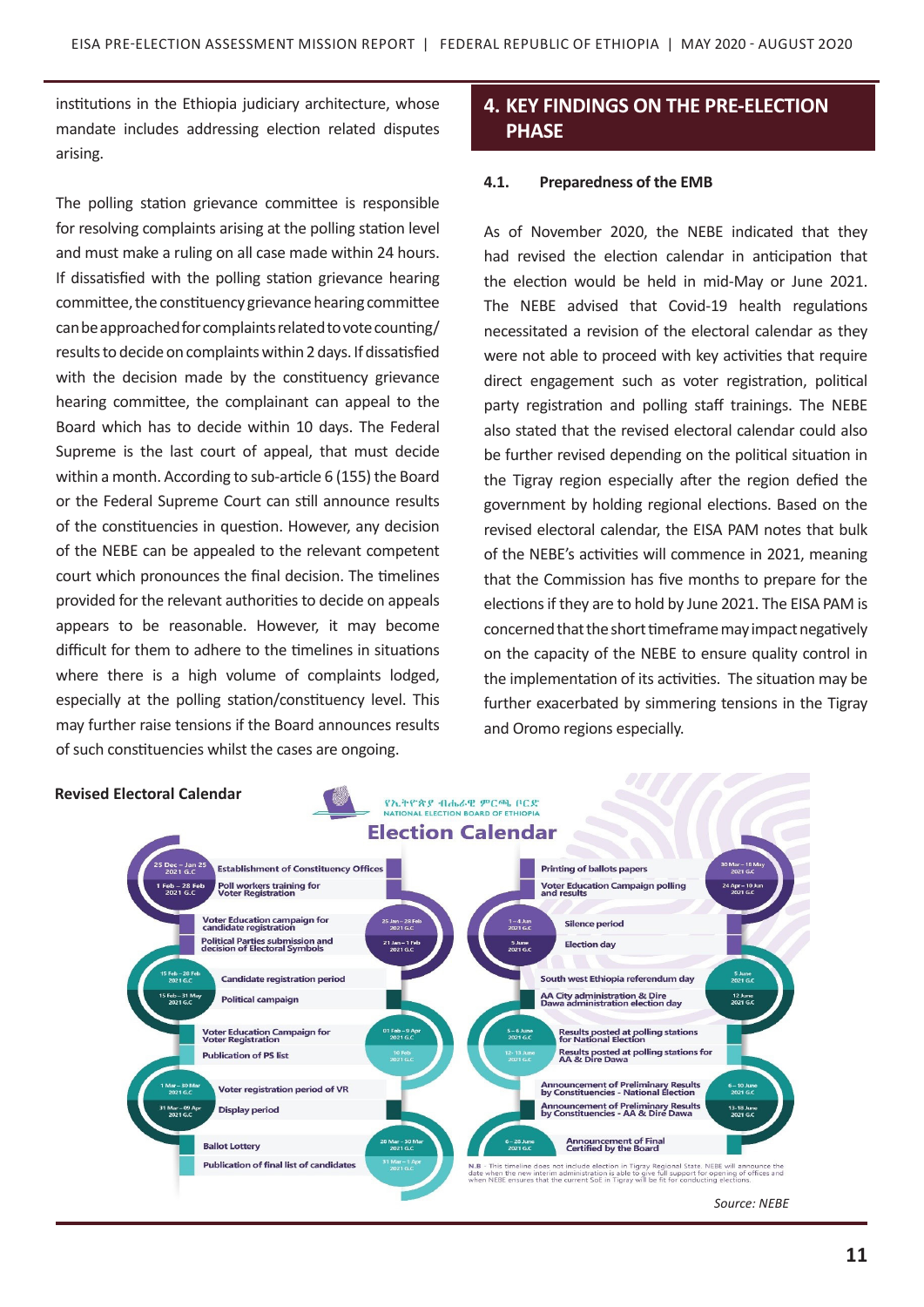#### **Initial Electoral Calendar**

#### **National Election Board of Ethiopia**

#### Key dates for General Elections 2020

| Date                             | <b>Activity</b>                                          |
|----------------------------------|----------------------------------------------------------|
| 1 Jan - 30 Mar                   | Establishment of Constituency Offices                    |
| 25 Jan - 30 Mar                  | Recruitment of poll workers                              |
| 10 Mar                           | Publishing Constituencies map                            |
| 6 Apr                            | <b>Publication of PS list</b>                            |
| 6 Apr – 20 May                   | Voter Education Campaign for Voter Registration          |
| 22 Apr – 21 May                  | Voter registration period                                |
| 22 May – 31 May                  | Display period                                           |
| 22 Apr – 30 Jun                  | Complaints period VR                                     |
| 24 Apr – 26 May                  | Voter Education campaign for candidate registration      |
| 24 Apr – 8 May                   | Submission and decision on Electoral Symbols             |
| $13 - 27$ May                    | Candidate registration period                            |
| 28 May – 24 Aug                  | Election campaign                                        |
| 13 May - 29 Jun                  | Complaints and appeals period for candidate registration |
| 4 Jul                            | <b>Ballot Lottery</b>                                    |
| $5 - 7$ Jul                      | Publication of final list of candidates                  |
| 7 Jul - 15 Aug                   | Printing of ballot papers                                |
| $15$ Jul $-8$ Sep                | Voter Education Campaign polling and results             |
| 25 – 28 Aug                      | Silence period                                           |
| $29$ Aug                         | <b>Election</b> day                                      |
| 29 -30 Aug                       | Posting of results at polling stations                   |
| 30 Aug- 3 Sep                    | Announcement of Preliminary Results by Constituencies    |
| $30 \text{ Aug} - 8 \text{ Sep}$ | Announcement of Final Results Certified by the Board     |

*Source: NEBE*

## **5. ADVISORY NOTE TO INTERNATIONAL EOMs**

#### **5,1. Deployment advice**

It will be important for International EOMs to expand coverage so that the newly formed region of Sidama is also covered. Observing in the Tigray region will also be important taking into consideration the tensions caused by the NEBE and Tigray state perspectives on the postponement of the elections. For safety considerations, female observers should be paired with a male observer where possible, guidelines for fieldwork should cover some local/cultural aspects of what is permissible or not so that observers are aware, and considerate of the country's cultural dress considerations etc. For instance, same sex sexual activity is a crime and punishable by law and taking pictures of government buildings is illegal.

#### **5,2. Logistical considerations**

Observer groups will need to take special precaution with regards to communications. It will be important for observer teams to be deployed with more than enough airtime formaking calls and extra incidentals. It's advisable that each observer team should have at least two types of network sim cards or given networks in accordance with coverage quality in their region of deployment. In the case of an internet shutdown, as has been in the past, people may be limited to communicate through phone calls and text messages. It is also advisable for technical teams to prepare paper forms/questionnaires for observers as plan B in such a case.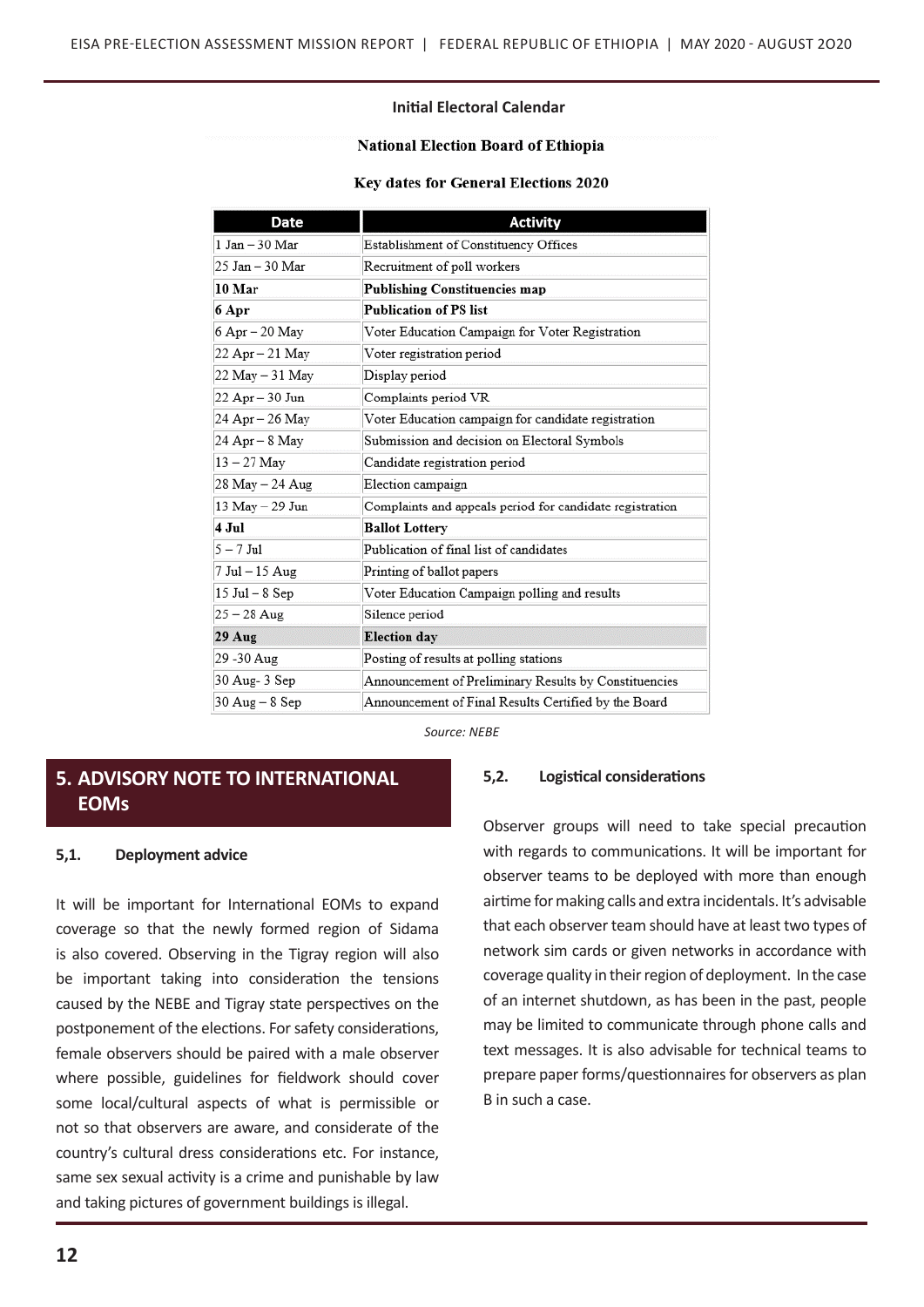#### **5.3. Security considerations**

Due to the insecurity caused by regional conflicts, EOMs should consider extra security measures when deploying in the following regions: Somali, Southern Nations, Nationalities and Peoples Region (SNNPR) and Benishangul. The Oromia region also remains a highly contested area prone to protests and there have been complaints of security forces being heavy handed in dealing with protesters. Therefore, observers sent should practice extreme caution when attending public events such as campaign rallies. Ensure that all observers have contact list of emergency numbers applicable to their regions of deployment.

## **6. RECOMMENDATIONS**

In February 2021, after three months of conflict in the Tigray region , UN agencies described the situation as "dramatic". Mr Jens Laerke, spokesperson for the UN Office for the Coordination of Humanitarian Affairs (OCHA), declared that "the humanitarian response remains very limited and inadequate." Therefore, there is no certainty on how the highly contested upcoming national election, scheduled to take place in June 2021 will unfold amidst an ongoing pandemic and a continuing state of emergency. Nevertheless, the EISA PAM mission recommends some avenues to explore so that the elections are an opportunity for peace and democracy.

- • Before the forthcoming elections, the NEBE should keep channels of communication open to ease any concerns that stakeholders may have.
- Political parties should conduct training of party agents to ensure that they are able to effectively utilise the available legal avenues at polling station level and upwards in case of disputes.
- The government, the EMB and the courts should ensure that newly introduced legal provisions should be widely publicised and disseminated so that any concerns can be addressed ahead of the elections.
- There should be close collaboration between the NEBE and security forces regarding hotspots for violence/conflict to ensure that prospective voters are not unduly disenfranchised.
- The state of emergency must be lifted to facilitate political parties' activities: fundamental freedom principles shall be guaranteed as by the Constitution.
- The federal government must take strong actions that reassure the populations and guarantee the safety of all citizens, including, for example, access to humanitarian assistance for internally displaced persons (IDPs) in the Tigray region.
- • Civil society must support and implement campaigns that promote forgiveness, reconciliation and awareness.
- • Peace and security should be established for inclusive and credible elections.

## **7. APPENDICES**

Annexure A: Electoral legislation and regulations Annexure B: Regions of Ethiopia

- Addis Ababa (city)
- • Afar
- • Ahmara
- Benishangul-Gumuz
- • Dire Dawa (city)
- • Gambela
- **Harari**
- • Oromia
- **Somali**
- Southern Nations, Nationalities and Peoples Region
- **Tigray**
- **Sidama**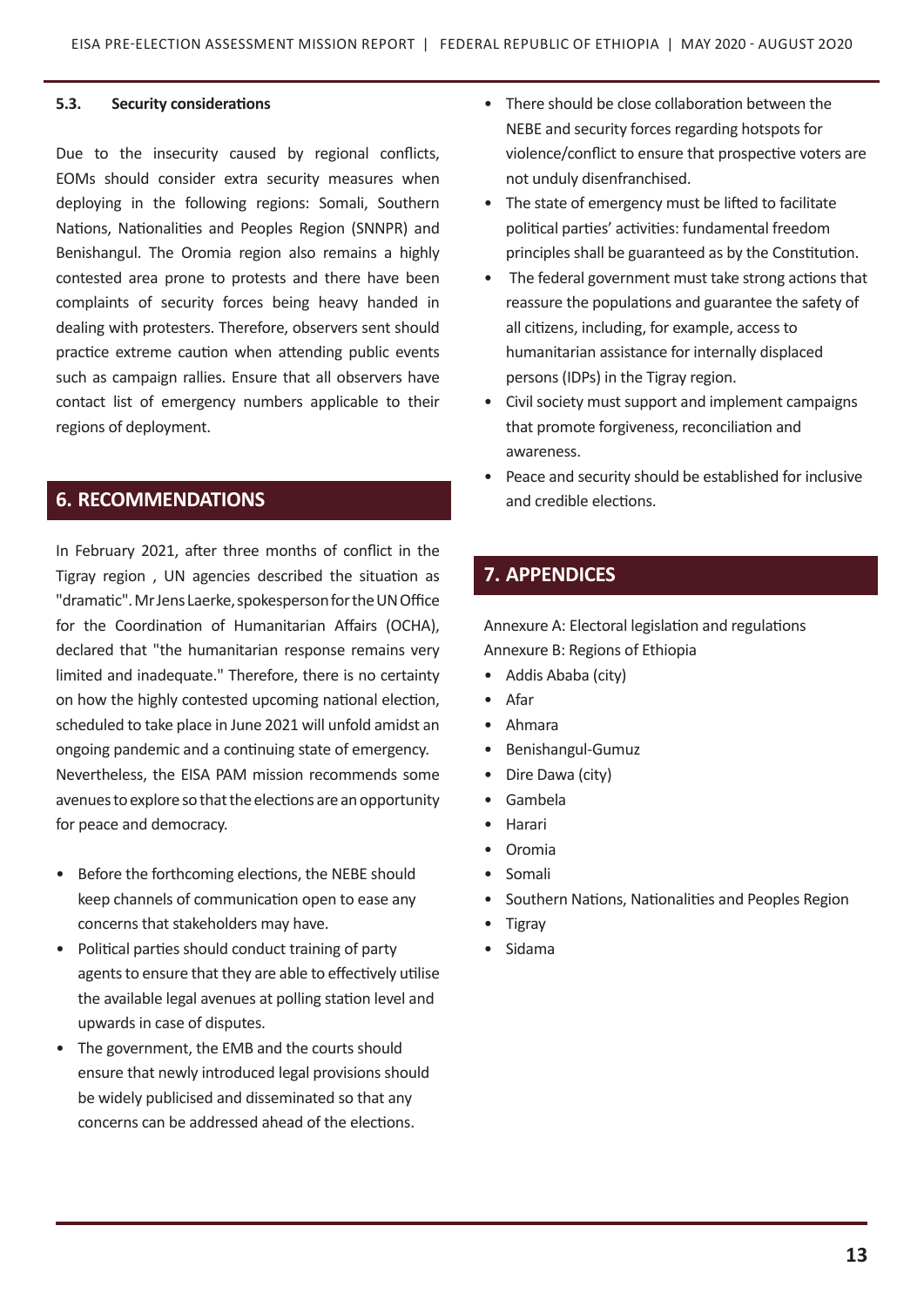## **ABOUT EISA**

## **INSTITUTIONAL BACKGROUND**

EISA has since its inception in July 1996 established itself as a leading institution and influential player dealing with elections and democracy related issues in the African continent. It envisions an African continent where democratic governance, human rights and citizen participation are upheld in a peaceful environment. The Institute's vision is executed by striving for excellence in the promotion of credible elections, citizen participation, and the strengthening of political institutions for sustainable democracy in Africa.

Having supported and/or observed over 70 electoral processes in Africa, EISA has extensive experience in formulating, structuring and implementing democratic and electoral initiatives. It has built an internationally recognised centre for policy, research and information and provides this service to electoral management bodies, political parties and civil society organisations in a variety of areas, such as voter and civic education and electoral assistance and observation. Besides its expanded geographical scope, the Institute has, for the past several years, been increasingly working in new in-between election areas along the electoral and parliamentary cycle, including constitution and law making processes, legislative strengthening, conflict management and transformation, political party development, the African Peer Review Mechanism (APRM) and local governance and decentralisation.

EISA provides assistance to inter-governmental institutions, like the African Union, and the Pan-African Parliament, to reinforce their capacity in the elections and democracy field. The Institute has signed an MOU with the Economic Community of Central African States (ECCAS); the Economic Community of West African States (ECOWAS); the East African Community (EAC); and the Common Market for East and Southern Africa (COMESA). Within the framework of these recently signed memoranda, the Institute will also provide similar assistance respectively these intergovernmental institutions. Its MoU with the African Union was also renewed in 2014.

With its headquarters in Johannesburg (South Africa), EISA has had field offices across the African continent and currently has officesin Democratic Republic of Congo, Madagascar, Mozambique, Somalia and Zimbabwe, and a regional liaison office at the secretariat of the ECCAS in Libreville, Gabon.

#### **Election observation activities**

EISA has deployed continental observer missions for the past ten years including missions to Angola (2008), Botswana (1999, 2004, 2009), Central African Republic (2010, 2011), Democratic Republic of Congo (2005 referendum, 2006 elections), Egypt (2011, 2012, 2014, 2015), Ghana (2008, 2012), Guinea Conakry (2010), Lesotho (1998, 2002, 2007, 2012, 2015, 2017), Liberia (2011,2017), Madagascar (2005, 2007, 2013), Malawi (1999, 2004,2009), Mauritius (2000, 2005, 2010, 2014), Mozambique (1999, 2004, 2009, 2013, 2014), Namibia (1999, 2004, 2009), Senegal (2012), Seychelles (2011), South Africa (1999, 2004, 2009, 2014, 2016), Tanzania (2005, 2010), Uganda (2011, 2016), Zanzibar (2005, 2010), Zambia (2005, 2008, 2011,2015, 2016), and Zimbabwe (2000, 2002, 2008), Reports on these missions can also be found on our website.